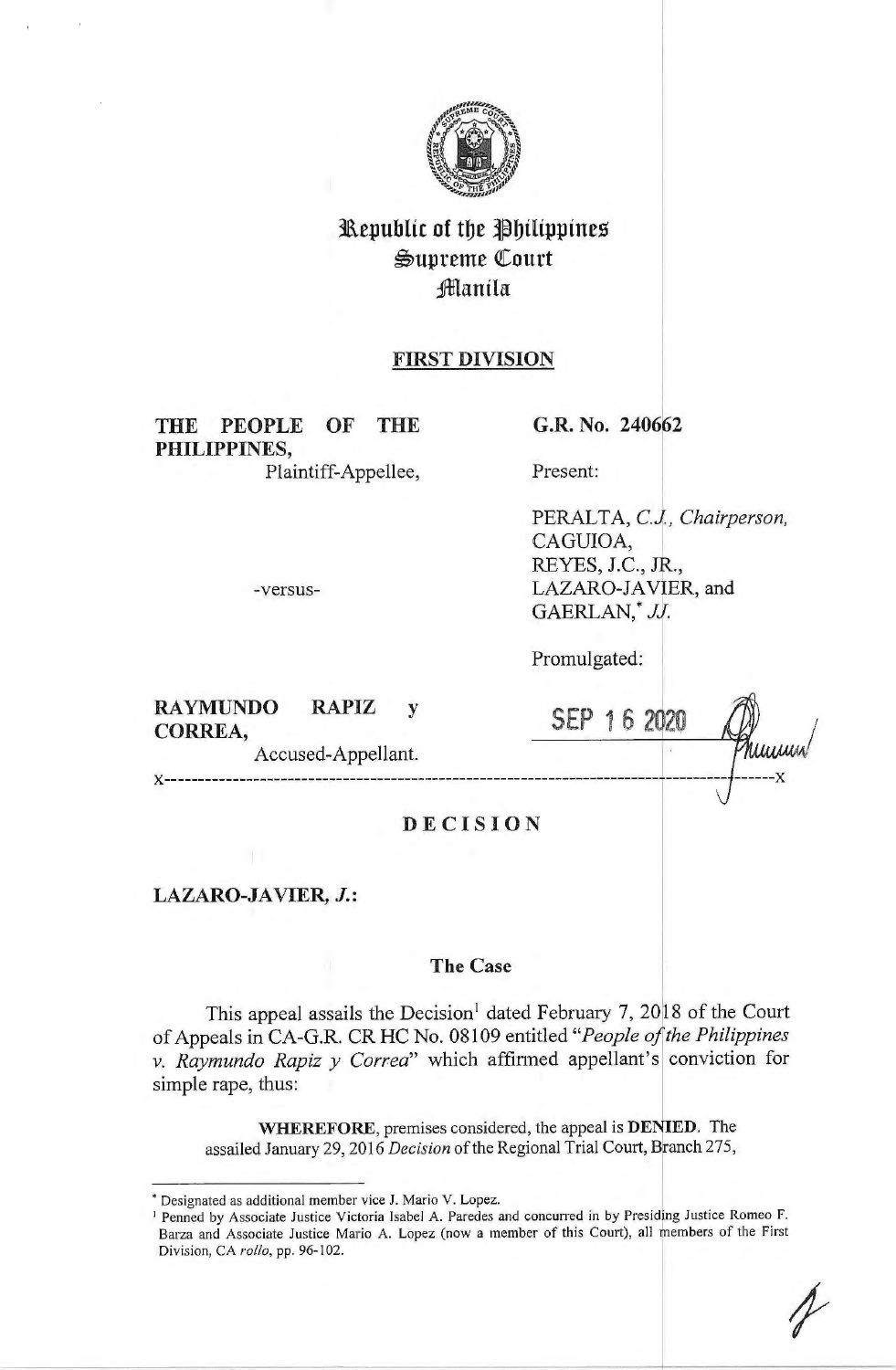Las Pifias City, in Criminal Case No. 15-1121, is **MODIFIED** in that the awards of civil indemnity and moral damages are **INCREASED** to 1>75,000.00 **EACH;** and appellant is further **ORDERED** to **PAY**  P75,000.00 as exemplary damages. Except as otherwise modified herein, the rest of the assailed *Decision* **ST ANDS.** 

## **SO ORDERED.2**

## **Facts**

## **The Charge**

Raymundo Rapiz y Correa (appellant) was charged with the rape of AAA3 in Criminal Case No. 15-1121, *viz.:* 

That on or about the 2nd day of April 2015, in the City of Las Pifias, Philippines, and within the jurisdiction of this Honorable Court, the abovenamed accused, with lewd design and by means of force, threat, and intimidation and did then and there willfully, unlawfully and feloniously have carnal knowledge with complainant AAA, against her will and consent.

CONTRARY TO LAW.<sup>4</sup>

The case was raffled to the Regional Trial Court (RTC), Branch 275, Las Piñas City. On arraignment, appellant pleaded not guilty.<sup>5</sup> Trial on the merits ensued.

### **Proceedings before the Trial Court**

## **Prosecution's Version**

On **April 2, 2015,** AAA (complainant) and appellant were left all alone in the latter's house. When she heard appellant call for her, she immediately approached but he suddenly pointed a deadly weapon at her. She got shocked and was unable to react when he undressed her and himself too. He asked her to lie down on the bed, after which, he got on top of her and inserted his penis into her vagina. He threatened to kill her and her mother if she would tell her mother about the incident. Before her mother arrived, appellant tightly held her hands, went outside, and sharply stared at her. She could not do anything but cry.<sup>6</sup>

 $^{2}$  *Id.* at 101.

<sup>&</sup>lt;sup>3</sup> The real name of the victim, her personal circumstances and other information which tend to establish or compromise her identity, as well as those of her immediate family, or household members, shall not be disclosed to protect her privacy, and fictitious initial shall, instead, be used, in accordance with *People v. Cabalquinto* [533 Phil. 703 (2006)) and Amended Administrative Circular No. 83-20 15 dated September 5, 2017.

<sup>4</sup> CA *rollo,* p. 43.

*<sup>5</sup> Id.* at 44.

<sup>6</sup>*Id.*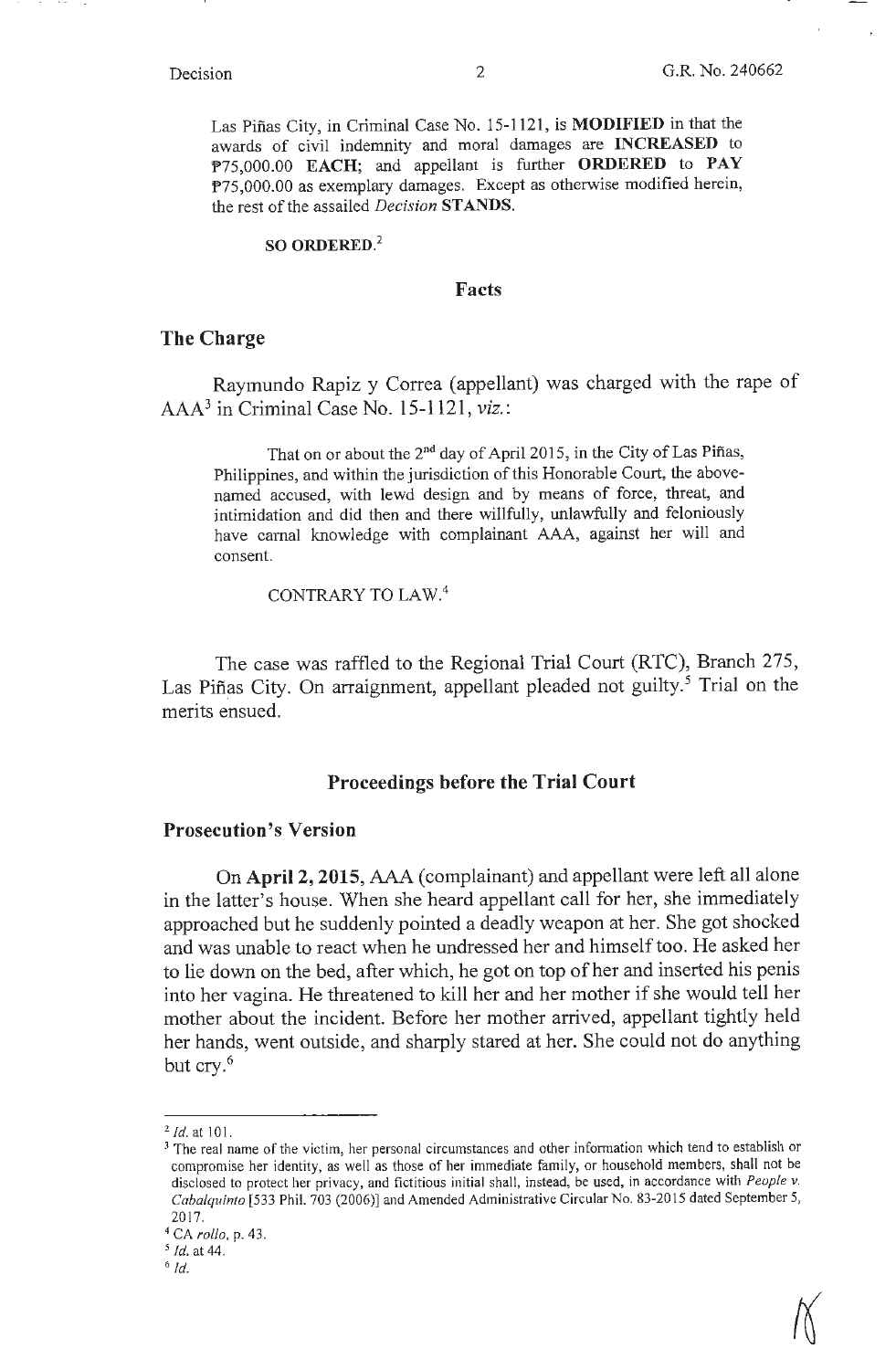On **April 3, 2015,** appellant brought her near a balete tree. There, he **hugged her, kissed her on the lips, fondled her breasts, and touched her vagina.** He lay near her and slept. They went back to appellant's house by **11 o'clock in the evening.<sup>7</sup>**

On April 4, 2015, around 11 o'clock in the evening, appellant told her to go to the Canon Vulcanizing Shop where he was working. When she got there, appellant locked the door of the shop. He proposed to court her, but she refused because she thought he is her uncle, that is, she believed that he and her mother are cousins. Appellant got mad and no longer talked to her. They were able to go home by **1 o'clock in the morning.<sup>8</sup>**

On **April 6, 2015, around midnight,** appellant **promised to buy her a pair of slippers and dress** in Baclaran. They later **went there,** but he did not make good his promise. He just made another promiss to buy for her another time. He then **took her to a zoo** and **kissed her there.** They went home afterwards.<sup>9</sup>

On April 7, 2015, her mother, BBB, filed a complaint before the *barangay* **against appellant's live-in partner.** The reason for the complaint was that complainant and appellant's live-in partner had apparently gotten into a fight. Appellant's live-in partner was jealous whenever complainant conversed with appellant. Complainant attended the heariing before the *barangay* where **she disclosed that appellant had inserted his penis into**  her vagina three (3) to four (4) times already and it all happened in appellant's house.<sup>10</sup>

Medico-legal officer Police Senior Inspector Reah Mangroba Cornelio, M.D. (Dr. Cornelio) examined complainant and made the following findings:

**XXX** 

HYMEN: Presence of deep healed lacerations at 3 and 9 o'clock positions and deep healing laceration at 6  $\sigma$ 'clock position.<sup>11</sup>

**XXX** 

Conclusion

Medico-legal evaluation shows clear evidence of recent blunt penetrating trauma to the hymen.<sup>12</sup>

**Defense's Version** 

- <sup>7</sup>*Id.* at 44 8 Id. at 44-45. <sup>9</sup> *Id.* at 45.
- <sup>10</sup>*Id.*
- <sup>11</sup>*Id.*

12 *Id.* at 46.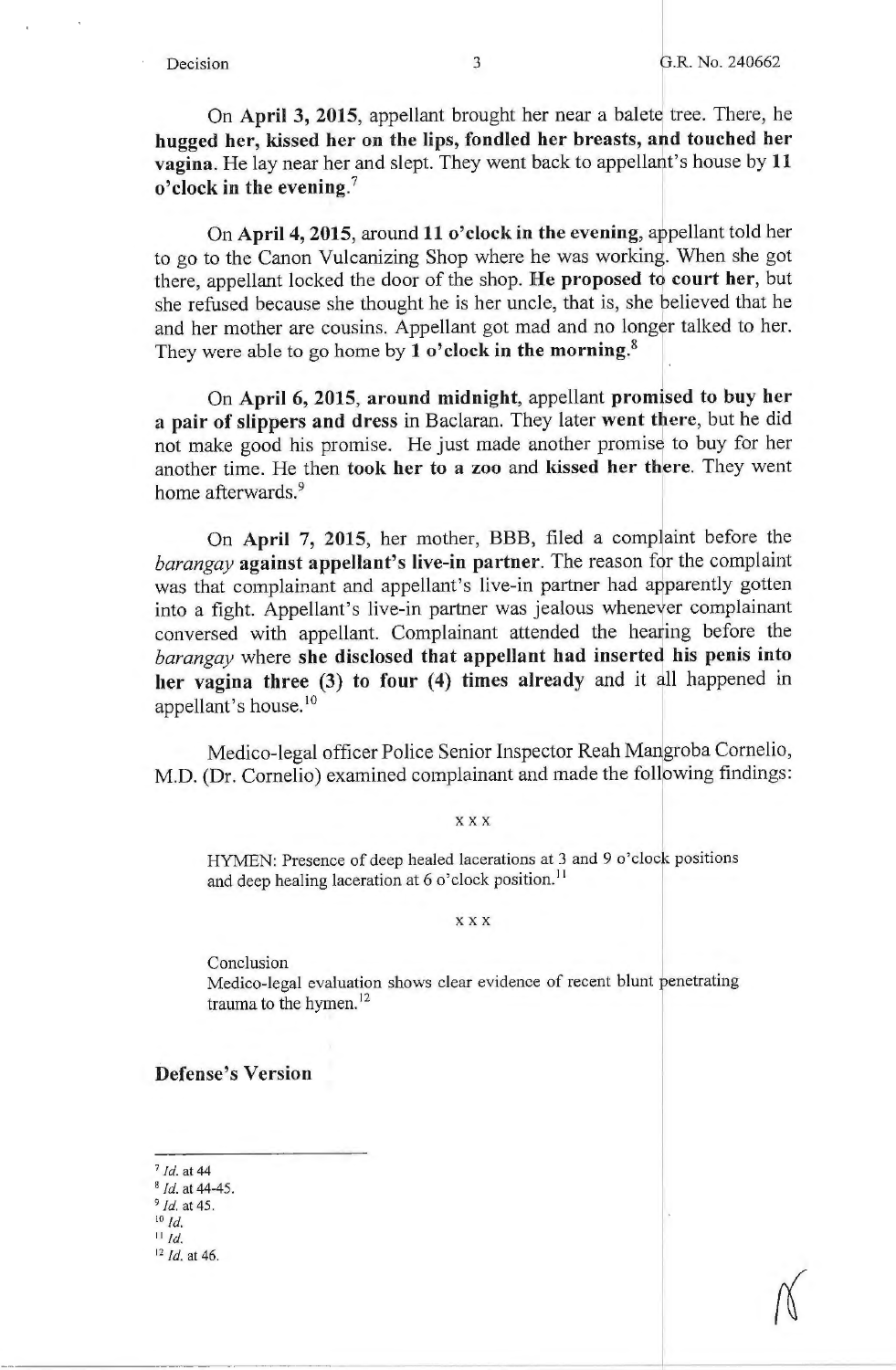حسكت

Appellant Raymundo Rapiz testified that complainant's mother BBB had falsely accused him of raping her daughter because **he refused to lend her Pl,500.00.** BBB needed the money so she and complainant could go back to Mindoro.<sup>13</sup>

He worked at a vulcanizing shop owned by a certain Jonivie Canon and her husband, Antonio Canon (Spouses Canon). He used to reside in Montanes Compound at No. 358, Barrio Talon, Angela Road, Las Piñas City. The compound was owned by Antonio Jesus Montanes. On March 20, 2015, he chose to move and live in the vulcanizing shop because he was ashamed of the behavior of complainant and her mother. Both allegedly arrived at the compound on March 3, 2015, fighting and cursing each other  $-$  "Narinig ko pa yung sigaw nya doon na *'Tang ina ka. Kahit hubaran kita sa kalsada pagpilahan kita sa mga lalaki wala kang magagawa'* ." <sup>14</sup>

Complainant and her mother were supposed to help him wash his clothes, but it never happened. Instead, BBB made complainant work as a canteen helper near the vulcanizing shop. BBB even told every man in the canteen to treat complainant as if she were his wife.<sup>15</sup>

The spouses Canon testified on appellant's character. They knew him to be industrious, very helpful, and accommodating to his relatives. They believed that appellant could not have raped complainant because he had a live-in partner, a certain Ana. In the later part of March 2015, appellant approached Antonio Canon and told him the latter stories on how BBB would do everything to put him in jail. Eventually, BBB's wish happened. <sup>16</sup>

## **The Trial Court's Ruling**

By Decision<sup>17</sup> dated January 29, 2016, the trial court found appellant guilty as charged. The trial court observed that **complainant could write her name but did not know how to read.** She **could only count up to ten (10) in Filipino and up to thirty (30) in English.** She gave a truthful and accurate narration on how appellant sexually ravished her. By reason of **appellant's moral ascendancy over her,** being **her mother's cousin,** he was **able to unduly influence and intimidate** her into having sexual relations with him. The inconsistencies in complainant's testimony were badges of truth. Her testimony on her sexual ravishment was corroborated by Dr. Comelio's medico-legal. The supposed inconsistency as to the actual time the rape incident took place, *i.e.,* "April 2, 2015 at 4 o'clock in the afternoon" was indicated in the request for genital examination issued by Police Senior Inspector Joylene Bulan while "April 2, 2015 at 9:10 o'clock in the morning" was indicated in Dr. Cornelio's medico-legal report - - - Refers to a trivial, if

<sup>13</sup>*Id.* 

<sup>14</sup>*Id.* 

<sup>15</sup>*Id.* 

<sup>16</sup>*Id.* at 47. <sup>17</sup>*Id.* at 43-56.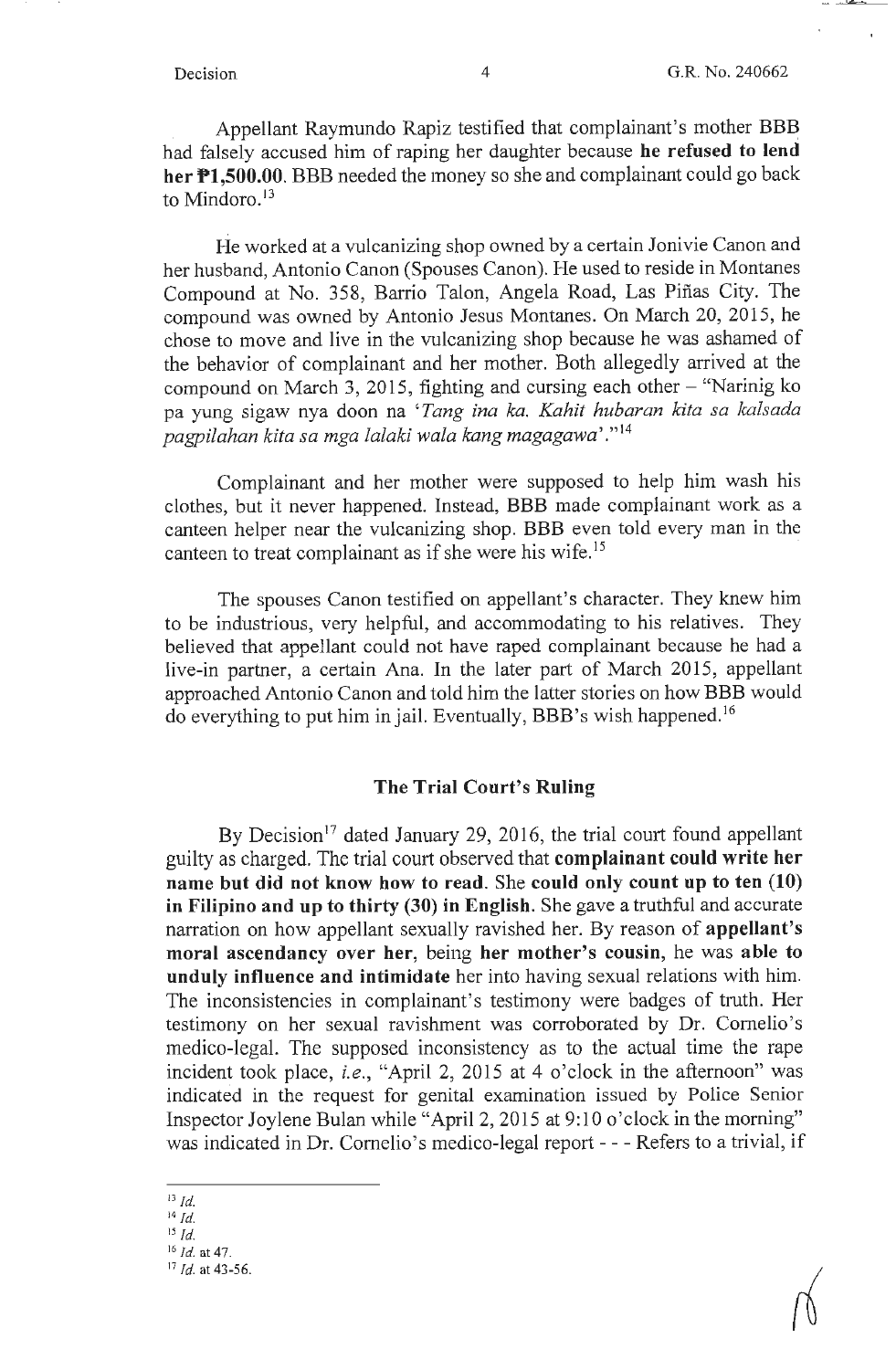not irrelevant, detail. For time is not an element of rape. Appellant's denial is a weak defense when pitted against complainant's positive and categorical testimony. Further, BBB 's alleged resentment against appellant for the latter's supposed refusal to lend her money is too shallow a reason, nay, motivation to falsely charge appellant with rape.<sup>18</sup> The trial court decreed:

**WHEREFORE,** in view of the foregoing disquisitions, the court finds Raymundo Rapiz guilty with moral certainty of rape under Article 266-A paragraph l(a) of the Revised Penal Code, as amended by Republic Act No. 8353, without the possibility of parole. He is sentenced to suffer the penalty of reclusion perpetua and to pay AAA the amounts of PS0,000.00 as indemnity and PS0,000,00 as moral damages, with the interest at the rate of 6% *per annum* from the date of finality of this judgment until fully paid.

### **SO ORDERED.** <sup>19</sup>

### **Proceedings Before the Court of Appeals**

On appeal, appellant faulted the trial court for rendering the verdict of conviction. He argued: a) the trial court erred in giving weight to complainant's and BBB's inconsistent and incredible testimonies on the circumstances surrounding the rape incident; b) the prosecution was unable to prove that the alleged rape actually happened on April 2, 2015 because complainant, on cross, testified that it happened on March 16, 2015. Further, there was a conflict between complainant's testimony and BBB 's, *i.e.*  complainant said she immediately informed her mother about the incident, while BBB asserted she learned of the incident only on April 9, 2015; c) complainant's actions during and after the alleged rape incident were inconsistent with those of a real rape victim: she could have resisted and **shouted for help considering she was already a twenty (20) year old woman. She even visited appellant at the vulcanizing shop two (2) days later and went with him to Baclaran on the following day;** and d) his defense of denial has more weight considering the incredible testimonies of complainant and her mother.<sup>20</sup>

The Office of the Solicitor General (OSG), through Assistant Solicitor General Bernard Hernandez and Senior State Solicitor Ma. Zorayda Tejones-Zuñiga, countered that complainant's testimony sufficiently established all the elements of rape. She is a credible witness because no woman would concoct a story of defloration and allow the examination of her private parts in the process. The medico-legal report materially corroborated complainant's tale of sexual ravishment. Time is not an element of the crime of rape, thus, whether the incident happened on April 2, 2015, or on another date is immaterial. The inconsistencies between the testimonies of complainant and her mother hinge on minor details which do not deviate from the fact that the

 $\mathcal{N}$ 

 $^{18}$  *Id.* at 47-56.<br><sup>19</sup> *Id.* at 56.

<sup>&</sup>lt;sup>20</sup> *Id.* at 39-40.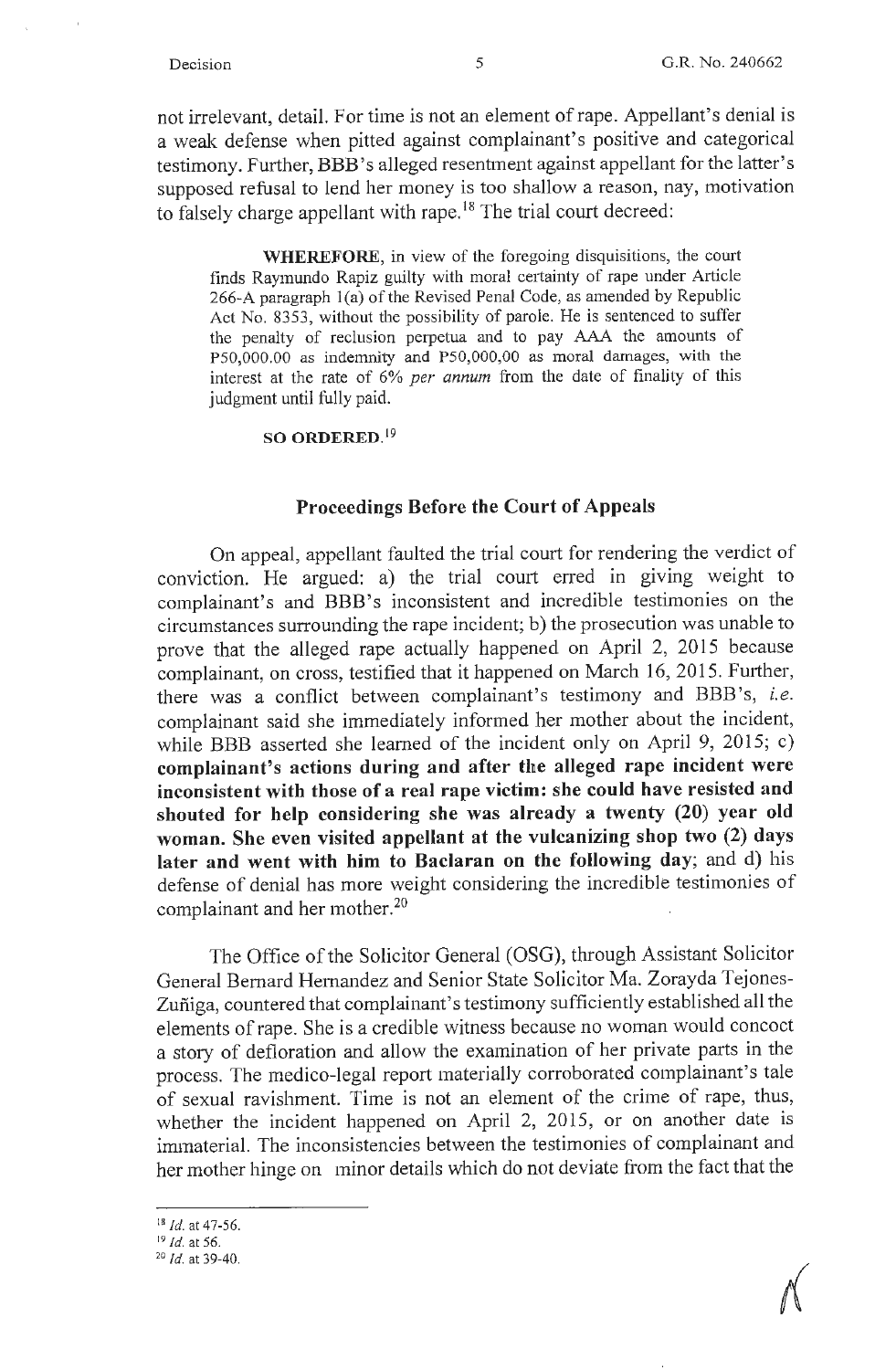rape incident did occur. Also, the alleged grudge that BBB had against him is too trivial a reason to impel her and complainant to falsely charge him with rape. Appellant's story that he was in the vulcanizing shop at the time the rape happened does not hold water because the vulcanizing shop is only about eight (8) meters away from his house. Nor can his defense of denial be accorded credence. The award of civil indemnity and moral damages should be increased from PS0,000.00 to P75,000.00 each. Complainant should also be awarded  $\mathbb{P}30,000.00$  as exemplary damages.<sup>21</sup>

## **The Ruling of the Court of Appeals**

By its assailed Decision<sup>22</sup> dated February 7, 2018, the Court of Appeals affirmed in the main, with modification increasing the awards of civil indemnity and moral damages to P75,000.00 each and awarding exemplary damages of P75,000.00.

## **The Present Appeal**

Appellant now seeks anew a verdict of acquittal. Both appellant<sup>23</sup> and the OSG24 manifested that, in lieu of their supplemental briefs, they were adopting their respective briefs in the Court of Appeals.

### **Issue**

Did the Court of Appeals err in convicting appellant of rape?

## **Ruling**

We acquit.

The general rule is that the lone testimony of the victim in a prosecution for rape, if credible, is sufficient to sustain a verdict of conviction. The rationale is that, owing to the nature of the offense, the only evidence that can be adduced to establish the guilt of the accused is usually only the offended party's testimony. 25

Yet, the constitutional presumption of innocence of the accused demands no less than a moral certainty of his guilt free of reasonable doubt. More, the prosecution evidence must stand or fall on its own merits, and cannot be allowed to draw strength from the weakness of the defense. The

 $^{21}$  Id. at 70-85.

 $22$  Supra note 1.

<sup>&</sup>lt;sup>23</sup> *Rollo*, pp. 17-19.<br><sup>24</sup> *Id.* at 22-24.

<sup>&</sup>lt;sup>25</sup> People v. Umanito, 784 Phil. 581, 586 (2016).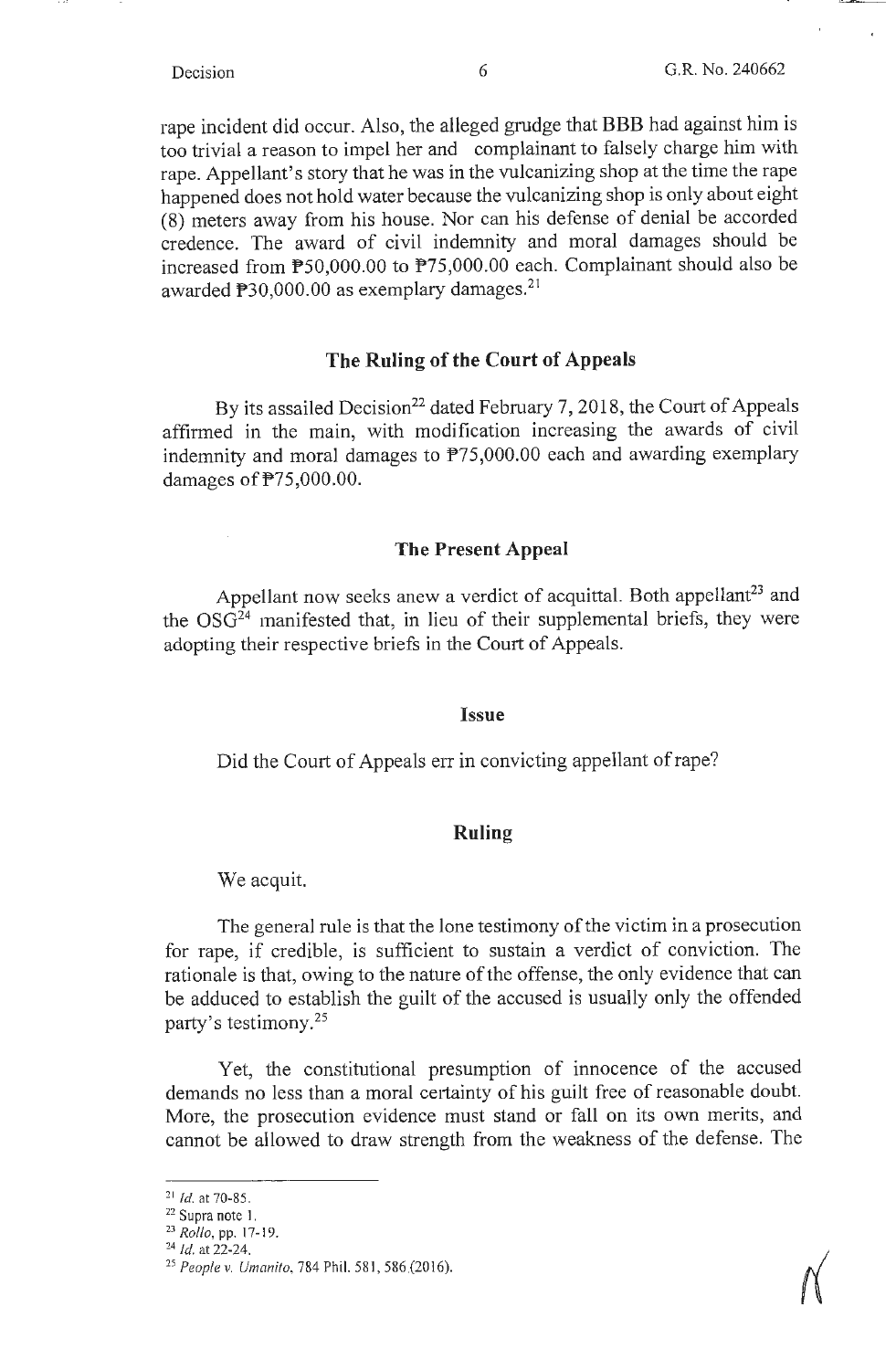testimony of the complainant must be scrutinized with utmost caution, and unavoidably, her own credibility must also be put on trial.<sup>26</sup>

The crime of Rape is defined and penalized under Artidle 266-A of *The Revised Penal Code* (RPC), *viz.:* 

Article 266-A. Rape: When And How Committed. - Rape is committed:

1) By a man who shall have carnal knowledge of a woman under any of the following circumstances:

a) Through force, threat, or intimidation;

b) When the offended party is deprived of reason or otherwise unconscious;

c) By means of fraudulent machination or grave abuse of authority; and

d) When the offended party is under twelve (12) years of age or is demented, even though none of the circumstances mentioned above be present.

**X X X X** 

The elements of rape under paragraph 1 of Article 266-A of the RPC are: (1) the offender is **a man who had carnal knowledge of a woman;** and (2) he **accomplished such act through force or intimidatibn** upon her; or she is deprived of reason or otherwise unconscious; or she is under 12 years of age or is demented. The RTC and the CA both found that complainant's testimony clearly established appellant's **carnal knowledge of her against her will by employing threat and intimidation.** 

There being only one witness to her harrowing experience, the Court must go over complainant's testimony with close scrutiny. Complainant testified on what happened to her on April 2, 2015:

Fiscal Castillo

<sup>1</sup>Q: You said that you got frightened. What did you do when you got frightened after your Tito Raymundo threatened you to kill you if you don't go near **him?** 

Witness:

A: I did not do anything. I just remained silent.

Fiscal Castillo:

Q: After you go near your Tito Raymundo, what did he do next?

Witness:

<sup>&</sup>lt;sup>26</sup> People v. Rondina, 737 Phil. 410, 419 (2014).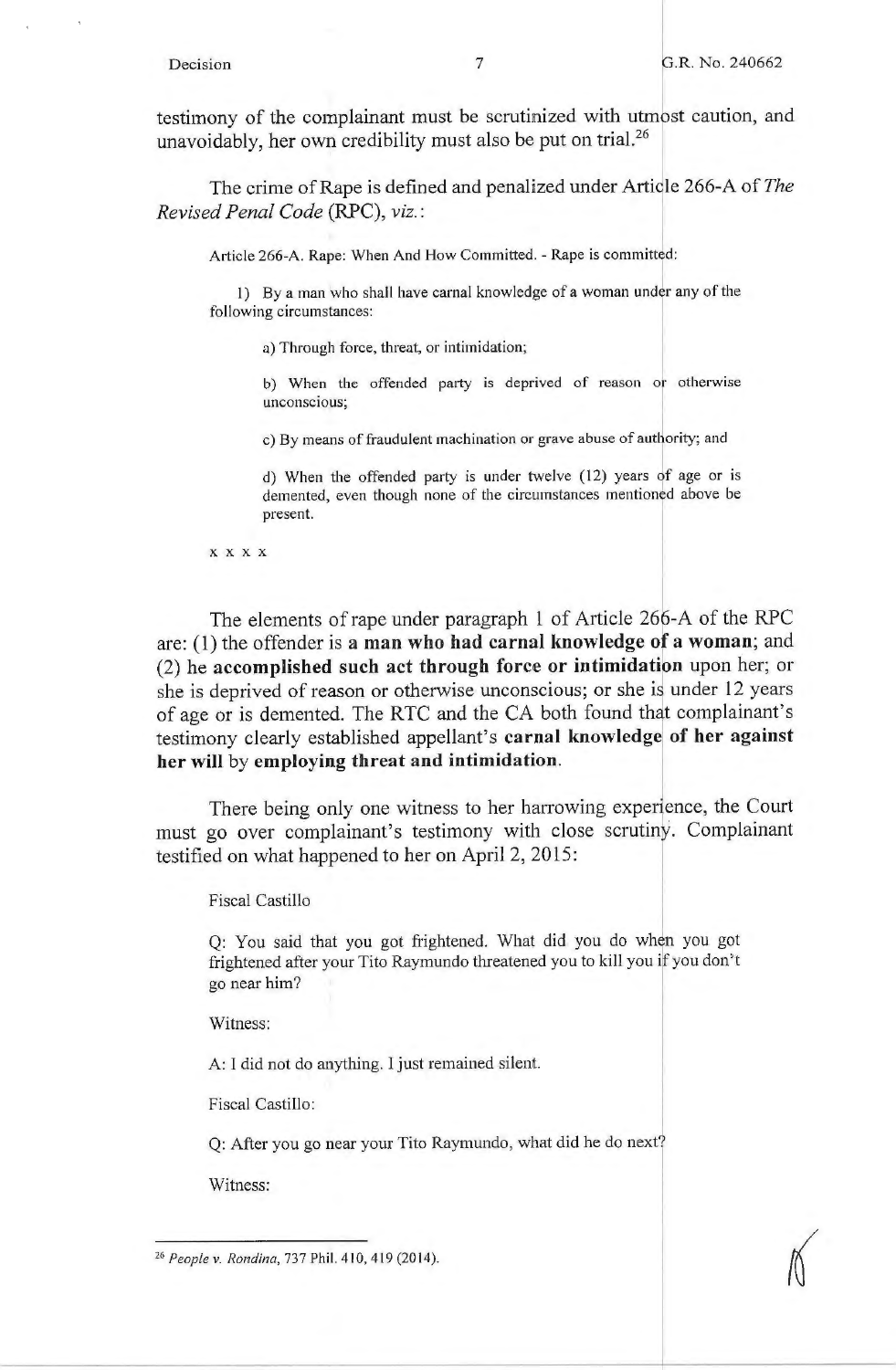### Decision

 $\alpha$  and  $\alpha$  and  $\alpha$ 

 $\mathbf{r}$ 

 $\Lambda$ 

A: He removed all my clothes

Fiscal Castillo:

Q: What were you then wearing?

Witness:

A: I was wearing a short and a t-shirt.

Fiscal Castillo:

Q: How did your Tito Raymundo remove your clothes?

Witness:

A: He held both of my hands and then he cover[ed] my mouth.

Fiscal Castillo:

Q: What [did] he [use] in covering your mouth?

Witness:

A: His hands, Prosecutor.

Fiscal Castillo:

Q: Which hand?

Witness:

A: His right hand, Prosecutor.

Fiscal Castillo:

Q: Which hand [did] he [use] in holding your hand?

Witness:

A: Left hand, Prosecutor.

Fiscal Castillo:

Q: Now, how did your Tito Raymundo remove your clothes?

Witness:

A: HINAWAKAN NIYA NGA PO.

**XXX** 

Fiscal Castillo:

Q: Will you please demonstrate it to the Honorable Court?

Witness:

 $\mathcal{N}$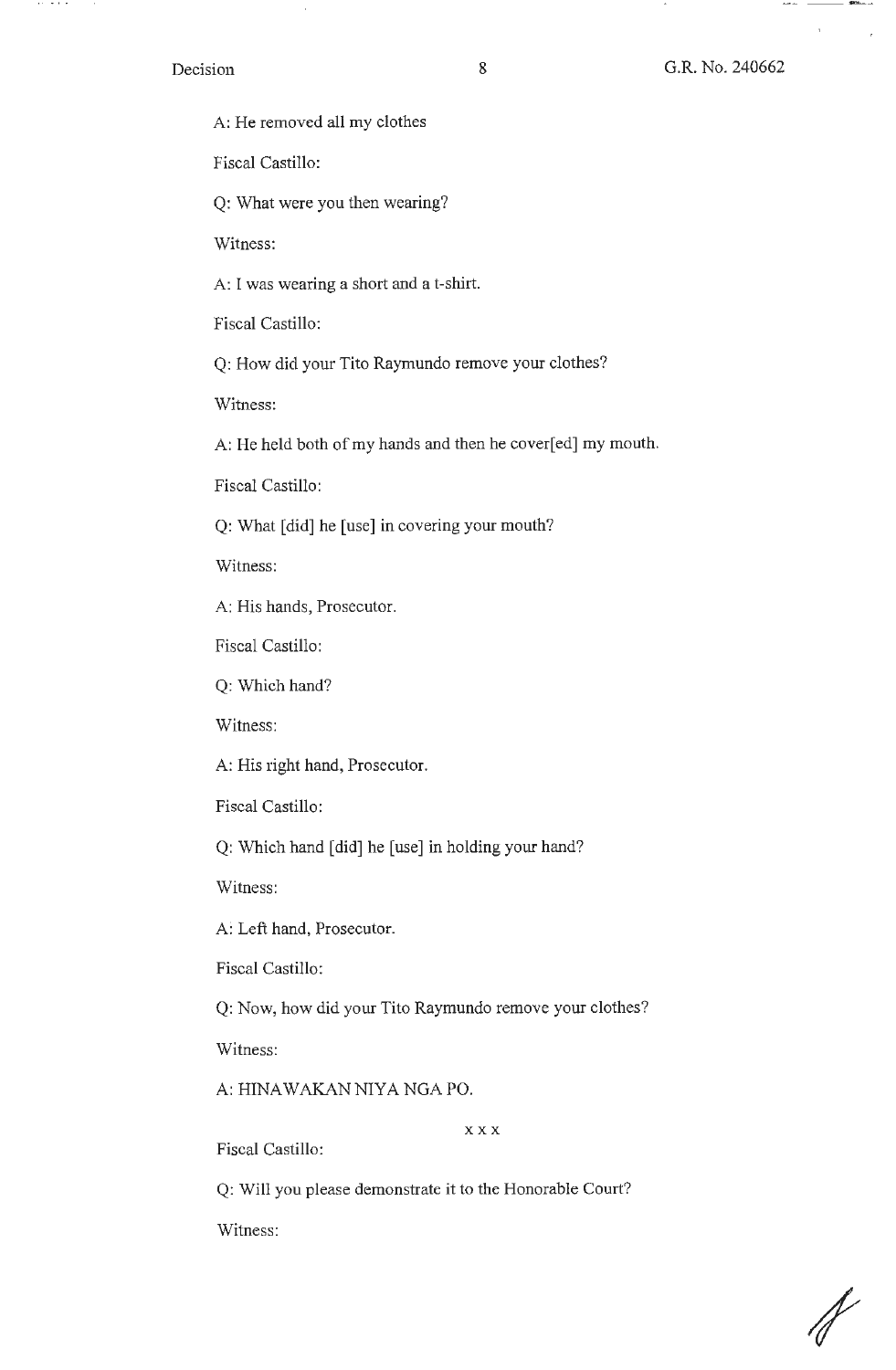A: He used both of his hands in removing my clothes.

Fiscal Castillo:

Q: Which [was] [removed] first, your t-shirt o[f] your shorts?

Witness:

A: My T-shirt, Prosecutor.

Fiscal Castillo:

Q: And after your T-shirt was remove [d] by your Tito Raymundo, what did he do next?

Witness:

A: Then he remove[d] also my bra, Prosecutor.

Fiscal Castillo:

Q: And what else did he do after removing your bra?

Witness:

A: Then he remove<sup>[d]</sup> my shorts, Prosecutor.

Fiscal Castillo:

Q: While your Tito Raymundo [was] removing your clothes, referring to your t-shirt, bra and your shorts, what were you doing?

Witness:

A: Nothing, Prosecutor.

Fiscal Castillo:

Q: Why [did] [you] not shout?

Witness:

A: Because I was frightened at that time, Prosecutor.

Fiscal Castillo:

Q: Why [did] [you] not run away?

Witness:

A: NATAKOT NA NGA PO AKO KAMI LANG PONG DALAWA NUON.

**X XX** 

Q: What did your Tito Raymundo do after removing your t-shirt, bra and your shorts?

*I*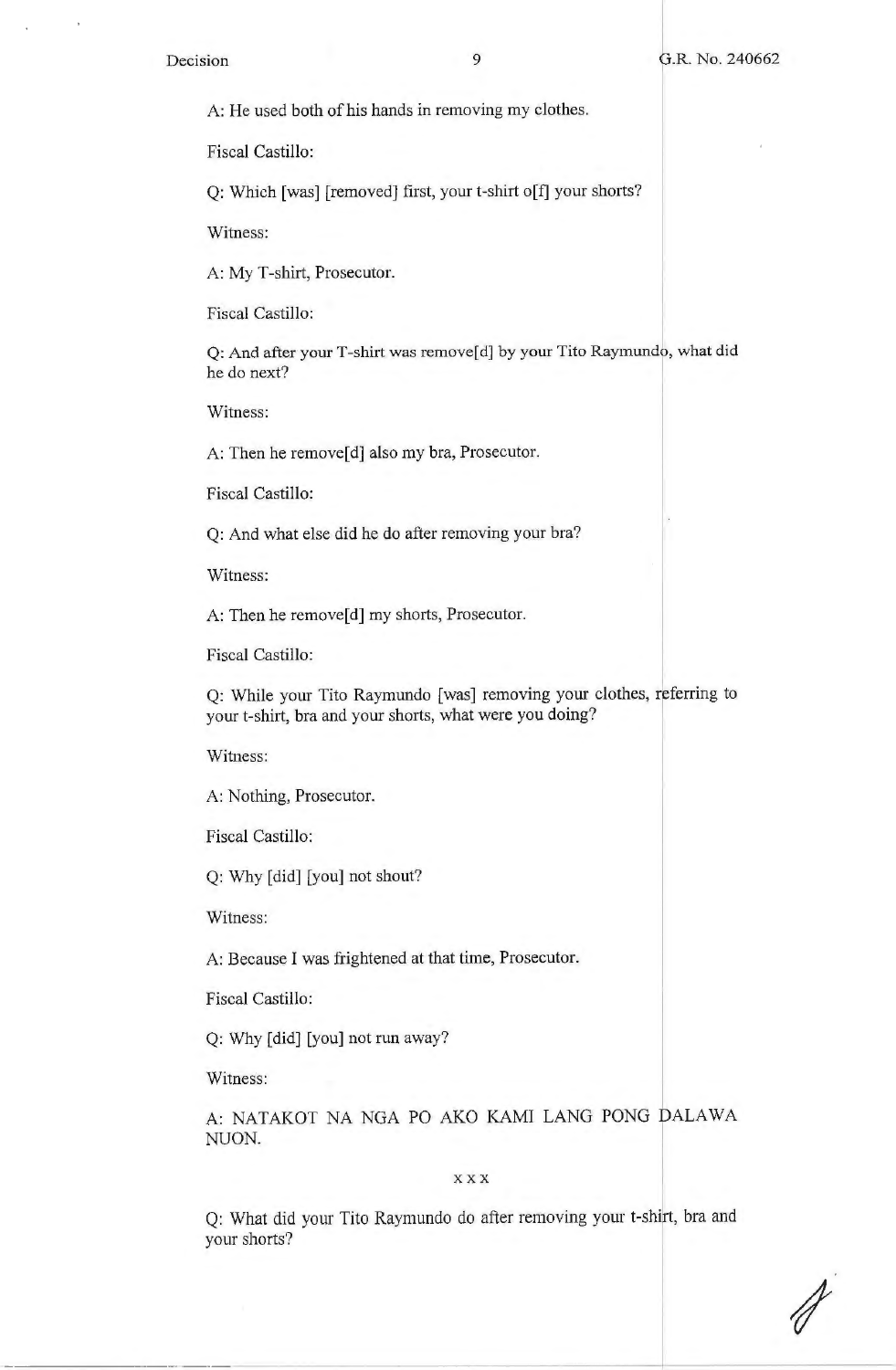حفيد

Witness:

A: BINABOY NIYA PO AKO.

Fiscal Castillo:

Q: What do you mean by your answer "BINABOY"? What exactly did he do to you?

Witness:

A: PINASOK NIYA PO YONG ARI NIYA SA ANO KO PO.

**XXX** 

Fiscal Castillo:

Q: What do you mean by your statement "ANO"?

Witness:

A: PINASOK NIYO PO YONG TETE NIYA SA HARAPAN KO PO.

**XXX** 

Fiscal Castillo:

Q: What do you mean by your statement "HARAPAN"?

Witness:

A: BINABOY NIYA PO AKO DAHIL MAY GUSTO PO SIYA SA AKIN.

**XXX** 

Fiscal Castillo:

Q: Will you please point to the Interpreter what part of your body were you referring when you said "HARAPAN KO PO"?

Witness:

A: Here. (And the witness is referring to her vagina).

Court:

So there was this insertion of the penis to the vagina of the witness.

Fiscal Castillo:

Q: What did you feel Madam Witness when your Tito Raymundo inserted his penis in your vagina?

Witness:

A: It was painful. There was pain.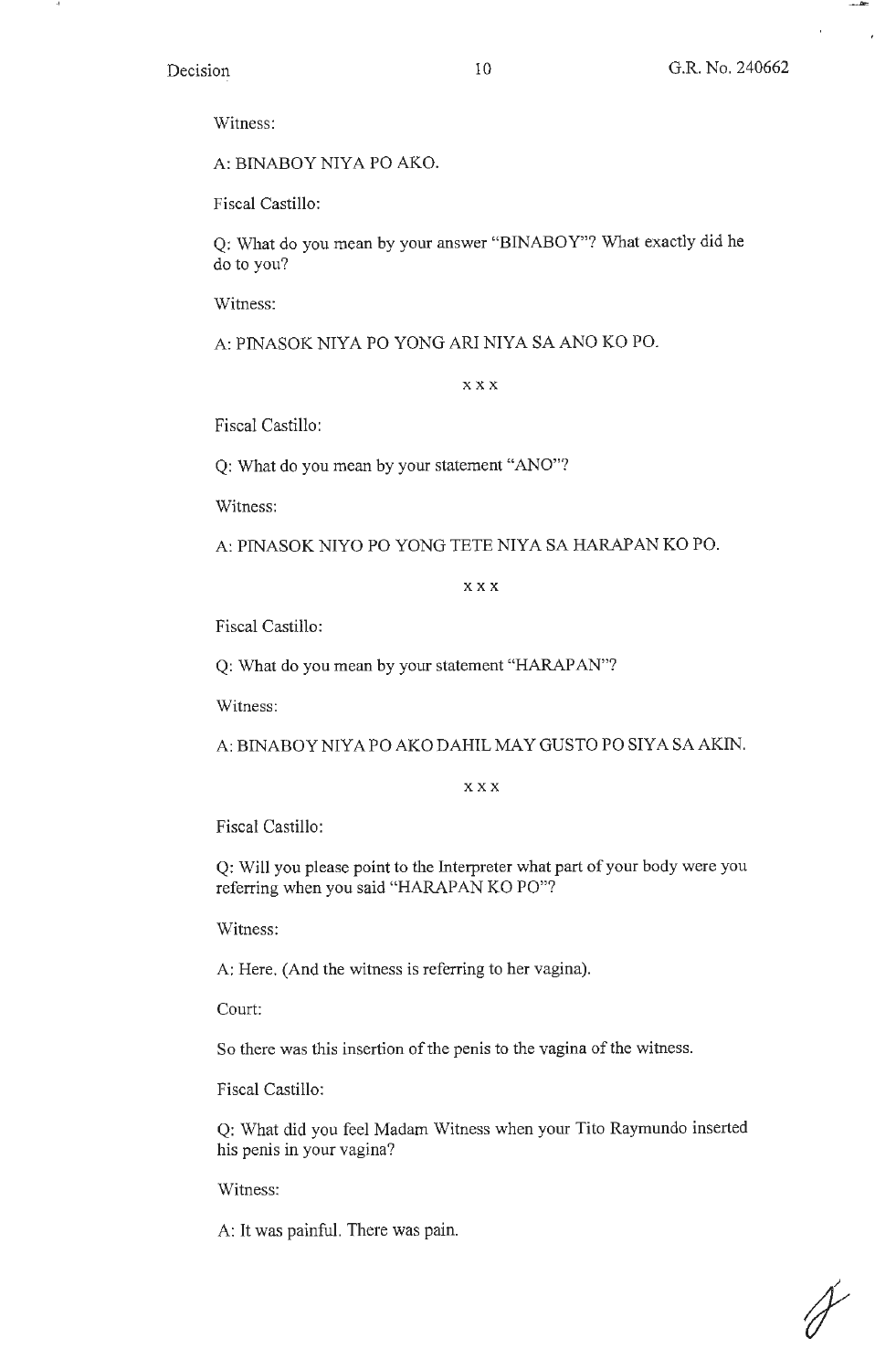Fiscal Castillo:

Q: And for how long the male organ of your Tito Raymundo remained inside your vagina?

Witness:

A: NANGHIHINA NA PO AKO NUON NOONG SINUOT NIY A PO.

**XXX** 

Fiscal Castillo:

Q: Why [did] [you] not shout to call the attention of the people outside while your Tito Raymundo [was] inserting his penis into your vagina?

Witness:

A: Because he was threatening me, Prosecutor.

Fiscal Castillo:

Q: In what manner was he threatening you then?

Witness:

A: He tightly [held] my hands and I could not go outside the house. KASI PO PAG LUMABAS PO AKO PAPATAYIN NIYA PO AKO.

Fiscal Castillo:

Q: What was your position Madam Witness when your Tito Raymundo [was] inserting his penis into your vagina?

Witness:

A: I was lying, Prosecutor.

**XXX** 

Q: Why were you then lying when your Tito Raymundo was removing your t-shirt, bra and shorts?

Witness:

A: NAGHIHINA NA NGA PO AK0.<sup>27</sup>

In reviewing the foregoing testimony, we adhere to the guidelines laid down in *People v. XXX,* <sup>28</sup>*viz.:* 

Specifically, for the review of rape cases, the Court has consistently adhered to the following established principles: a) an accusation of rape

*I* 

<sup>27</sup> CA *ratio,* pp. 48-5 I.

<sup>28 828</sup> Phil.770, 782-783 (2018).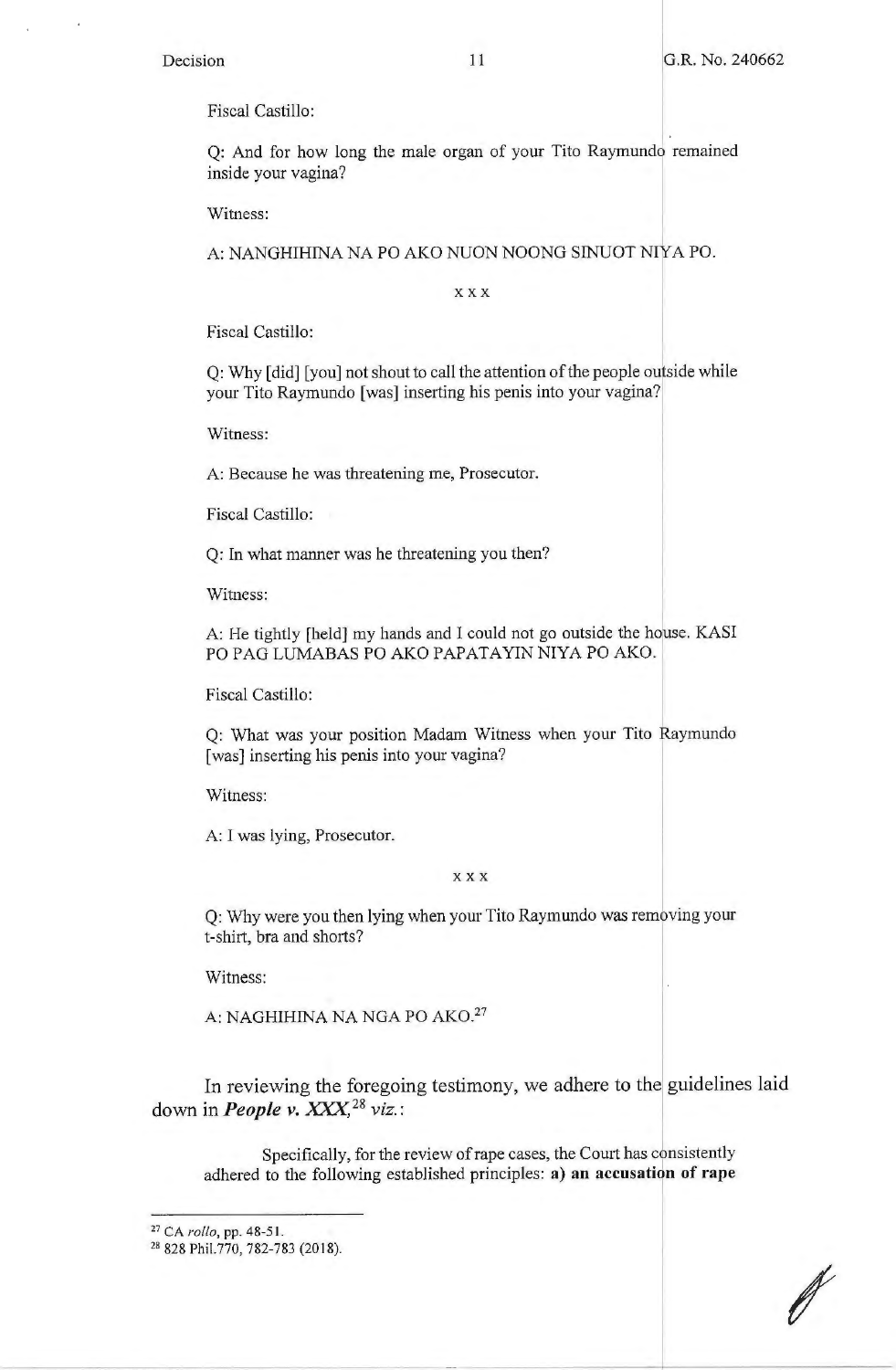**can be made with facility; it is difficult to prove, but more difficult for the person accused, though innocent, to disprove; b) in view of the intrinsic nature of the crime where only two persons are usually involved, the testimony of the complainant must be scrutinized with extreme caution; and c) the evidence for the prosecution must stand or fall on its own merits, and cannot be allowed to draw strength from the weakness of the evidence for the defense.** 

Following these principles, the Court has also refined how rape is proved. The credibility of the complainant is the single most important issue in the prosecution of rape cases. **The categorical and candid testimony of the complainant suffices, and a culprit may be convicted solely on the basis of her testimony, provided that it hurdles the test of credibility.** It **should not just come from the mouth of a credible witness, it should likewise be credible and reasonable in itself, candid, straightforward and in accord with human experience. Where the discrepancies and contradictory statements on important details in the testimony seriously impair its probative value, cast serious doubt on its credibility, and erode the integrity of the testimony, the Court should acquit the accused.** 

It is true that the Court accords great respect to the trial court's findings on witnesses' credibility. This is because trial provides judges with the opportunity to detect cues and expressions that could suggest sincerity or betray lies and ill will, not reflected in the documentary or object evidence. The exception, of course, is when the trial court and/or the CA overlooked or misconstrued substantial facts that could have affected the outcome of the case. (Emphasis supplied)

Stated differently, where the credibility and reliability of witnesses and their respective testimonies are key, then:

First, if you believe the evidence of the accused, obviously you must acquit.

Second, if you do not believe the testimony of the accused but you are left in reasonable doubt by it, you must acquit.

Third, even if you are not left in doubt by the evidence of the accused, you must ask yourself whether, on the basis of the evidence which you do accept, you are convinced beyond a reasonable doubt by that evidence of the guilt of the accused.<sup>29</sup>

While **we believe complainant's claim** of sexual intercourse with appellant, the prosecution evidence **does not prove beyond a reasonable doubt** that **this was the result of** or **was accomplished through force** or **intimidation** or **moral ascendancy.** 

It is the **prosecution's burden to prove beyond a reasonable doubt the elements** of the crime of rape, which includes as above stated that an accused **had carnal knowledge of a complainant through force or** 

<sup>&</sup>lt;sup>29</sup> R. v. Lake, 2005 NSCA 162 (CanLII), <http://canlii.ca/t/1m8c8>, retrieved on 2019-07-01.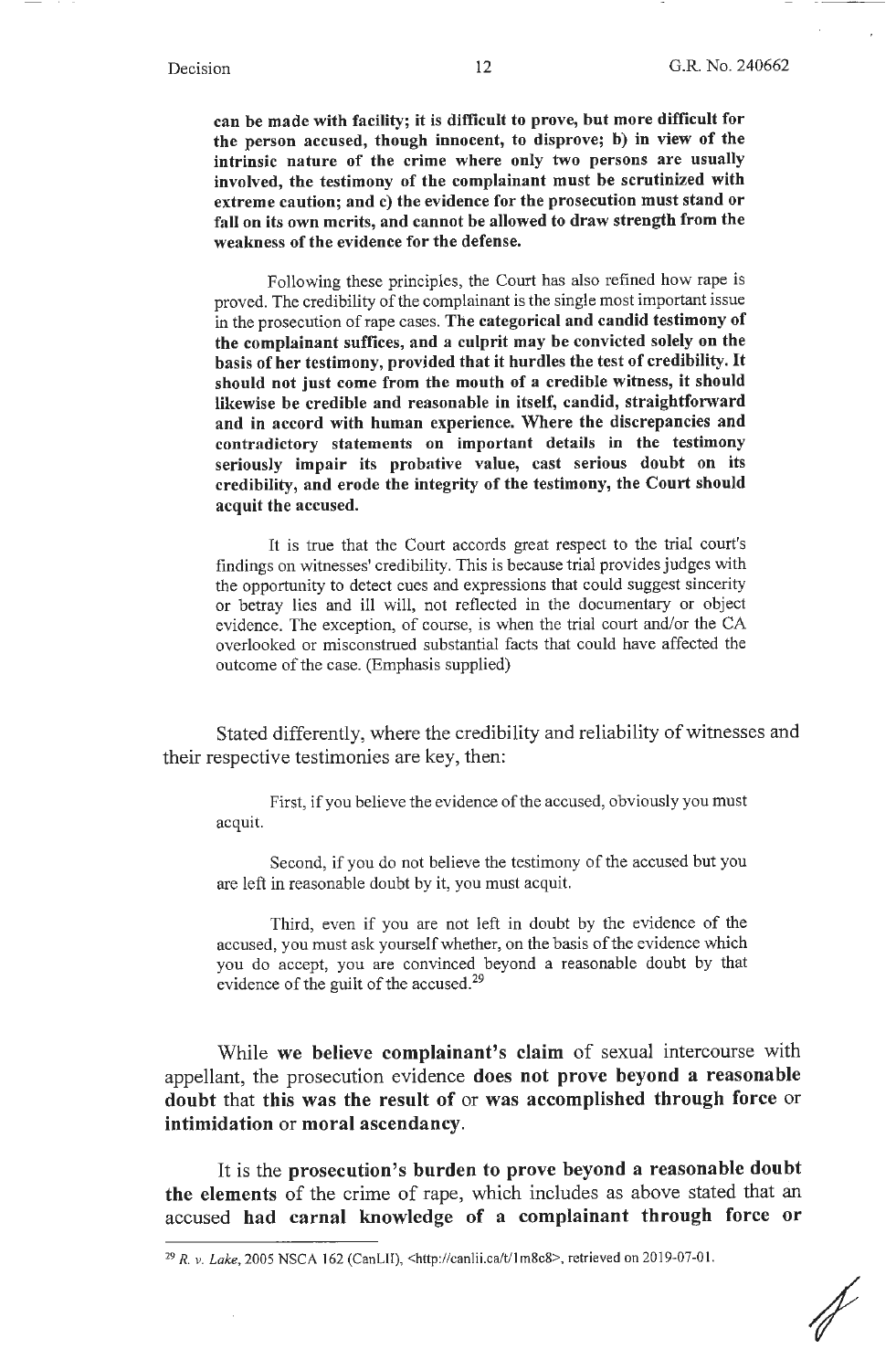**intimidation. Lack of consent** through any of the modes mentioned in the RPC or case law as where moral ascendancy is involved **is not to be presumed.** 

**However,** where an **accused alleges consent to the sexual act as a defense,** it is **his burden of evidence** to prove this allegation by **substantial evidence.** Thus:

Consensual sexual congress as an affirmative defense needs convincing proof such as love notes, mementos, and credible witnesses attesting to the consensual romantic relationship between the offender and his supposed victim. Having admitted to carnal knowledge of the complainant, the burden shifts to the appellant to prove his defense by substantial evidence.... Furthermore, even assuming arguendo, that there was some form of amorous relationship, such averment will not hecessarily rule out the use of force or intimidation by appellant to have sex against her will. $30$ 

Here, appellant **did not raise** the affirmative defense of consensual sex. He in fact **denied having carnal knowledge** of complainant. Hence, it **behooves** the **prosecution to prove** each of the elements of rape **beyond** a **reasonable doubt,** especially that the **sex** between complainant and accused **occurred through force, intimidation or moral ascendancy.** This the **prosecution evidence distinctly failed.** 

First. Complainant mentioned that appellant threatened her with a weapon. Interestingly, the type of weapon was never identified by complainant. She never described how it was used to threaten her. Instead, she proceeded to describe how she felt weak and felt that she had no other choice proceeded to describe how she fere weak and ference had no only energy was no longer any mention of the purported weapon. Did appellant continue to threaten her with it? Did appellant bring it with him when they went to the bedroom? What did appellant do with the weapon while he was raping her? We will never know.

Surely, a person who has been threatened with a weapon will definitely remember what was used on him on her, especially in cases where a person is threatened to do something against his or her will, more so in the heinous crime of rape. Testimonial evidence, to be believed, must come not only from the mouth of a credible witness, but must also be credible, reasonable, and in accord with human experience. A credible witness must, therefore, be able to narrate a convincing and logical story.<sup>31</sup> In this case, the weapon disappeared from the narrative without any logical explanation. Such omission leads us to conclude that the "weapon" was contrived by complainant to give color to her claim that she was threatened by appellant.

*I* 

<sup>30</sup>*People v. Mantis,* 477 Phil. 275, 287 (2004); *People v. Nogpo,* 603 Phil. 722 (2009); *People v. Pascua,*  453 Phil. 946 (2003).

<sup>31</sup>*Sps. De Leon v. Bank of the Philippine Islands,* 721 Phil. 839, 850 (2013).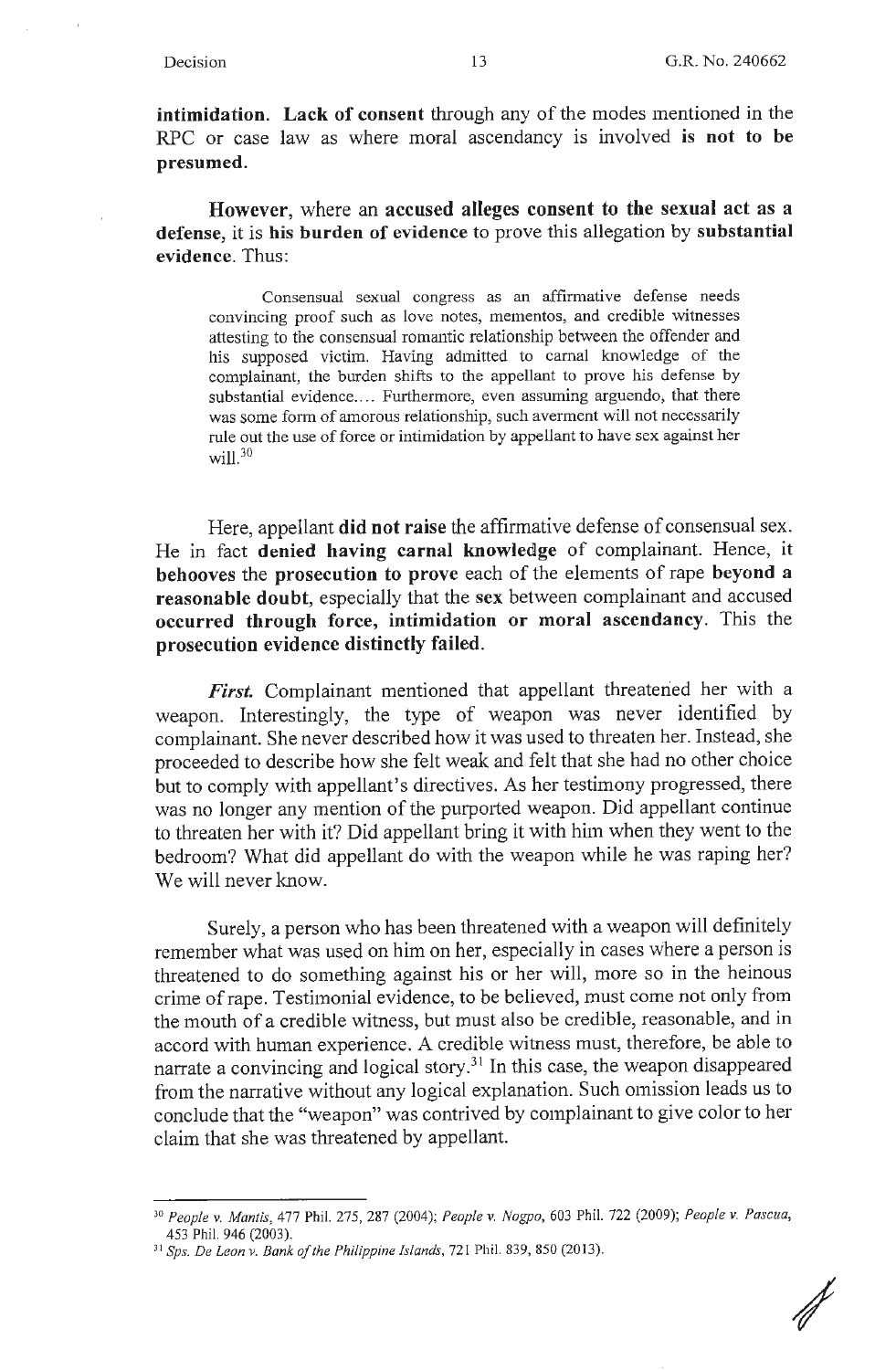- 6 - *- -*

 $= -\frac{1}{2} \int_{0}^{2\pi} \frac{dx}{y^2} dy = -\frac{1}{2} \int_{0}^{2\pi} \frac{dx}{y^2} dy = -\frac{1}{2} \int_{0}^{2\pi} \frac{dx}{y^2} dy = -\frac{1}{2} \int_{0}^{2\pi} \frac{dx}{y^2} dy = -\frac{1}{2} \int_{0}^{2\pi} \frac{dx}{y^2} dy = -\frac{1}{2} \int_{0}^{2\pi} \frac{dx}{y^2} dy = -\frac{1}{2} \int_{0}^{2\pi} \frac{dx}{y^2} dy = -\frac{1}{2} \int_{0}^{2\$ 

*Second.* Intimidation is peculiarly addressed to the mind of the person against whom it may be employed, and its presence is basically incapable of being tested by any hard and fast rule. Intimidation is normally best viewed in the light of the perception and judgment of the victim at the time and occasion of the crime. $32$ 

Complainant's claim that she was intimidated into submitting herself to appellant's lewd designs is likewise incredible. True, appellant is her mother's cousin and exercises moral ascendancy over her. But, complainant was already 20 years old at the time and she was of sound body since she was able to work as a helper at a nearby canteen. She may be illiterate, but the same cannot be considered as equivalent to mental retardation. She is of sufficient mental aptitude and is perfectly capable of at least resisting appellant's advances, if indeed his advances were unwanted.

The rule is that in making a diagnosis of mental retardation, a thorough evaluation based on history, physical, and laboratory examination made by a clinician is necessary. 33 The reason for this requirement is well-explained in both medical and psychology literature: mental retardation is a recognized clinical syndrome usually traceable to an organic cause, which determinants are complex and multifactorial.34 As the boundaries between normality and retardation are difficult to delineate, proper identification requires competent clinical evaluation of psychosomatic parameters in conjunction with medical and laboratory tests. 35

Here, the record is bereft of any evidence that a comprehensive medical evaluation was had to properly determine complainant's mental status. There is as well no allegation about deficiencies in her mental state.

In the absence of a weapon, appellant's threat of killing her would have been an idle threat, or at least considerably less threatening. Complainant never once mentioned that appellant forcibly held her or pushed her to a lying position. Appellant only laid his hands on her when he covered her mouth and seemingly took his time in taking off her clothes. Also, nowhere is it indicated in her testimony that appellant continually threatened to kill her if she did not comply with his wishes. Not once did she resist appellant's advances. We note that appellant threatened complainant only once and before he made his move on her. We simply find it implausible that a single threat, a weak one at that, would immediately deprive a woman of her free will and immediately subject her to the whims and caprices of a man without even giving the slightest resistance.

Admittedly, not all victims react the same way. Some people may cry out, some may faint, some may be shocked into insensibility, while others may appear to yield to the intrusion. Some may offer strong resistance while others

<sup>32</sup> See *People v. Mateo,* 588 Phil. 543, 558 (2008). 33 *People v. l amarroza,* 359 Phil. 440, 448-449 (I 998).

<sup>34</sup>*Ibid.* 

<sup>35</sup>*!bid.*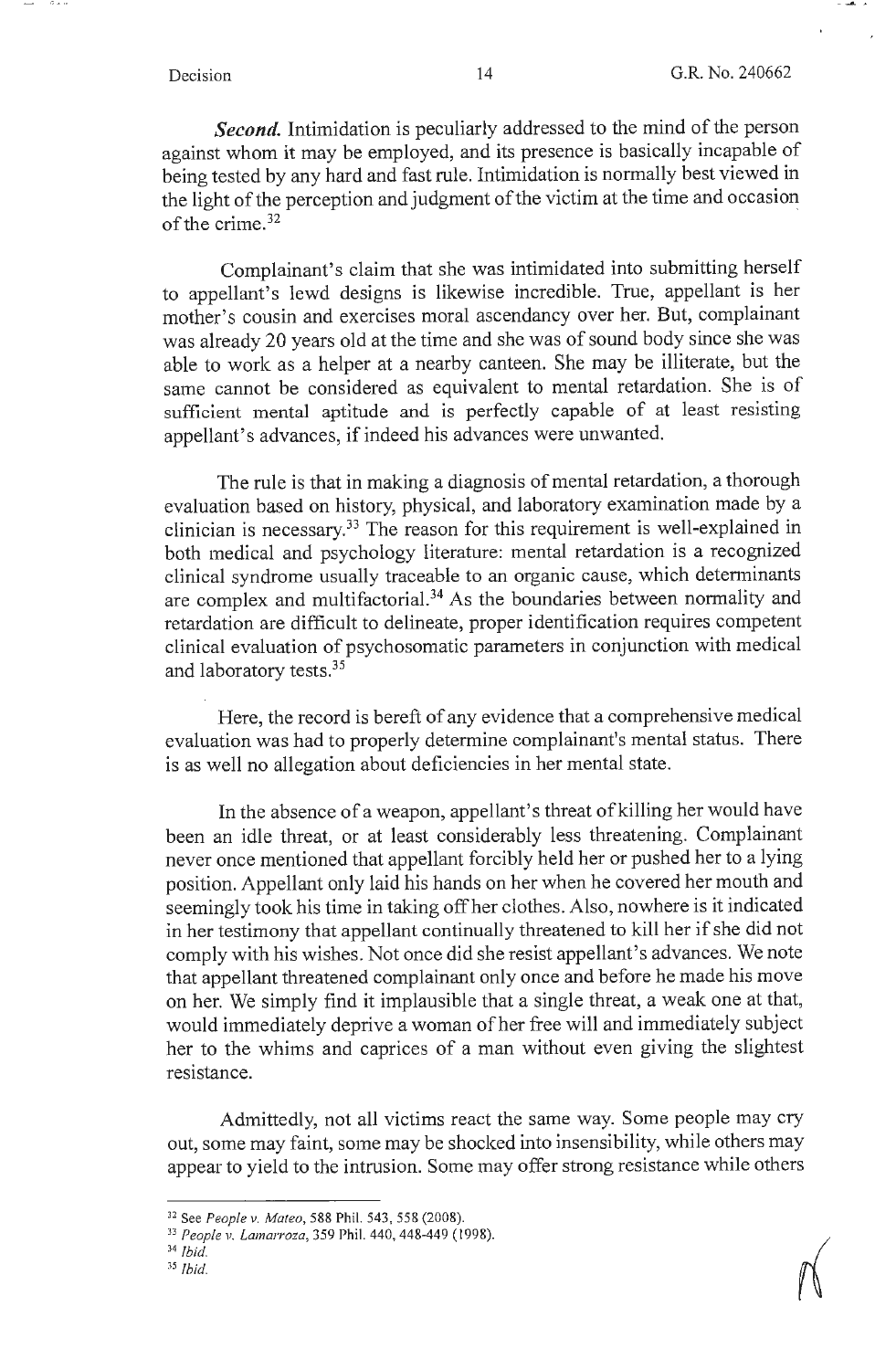may be too intimidated to offer any resistance at all. Resistance is not an element of rape. A rape victim has no burden to prove that she did all within her power to resist the force or intimidation employed upon her. As long as the force or intimidation is present, whether it was more or less irresistible is beside the point.<sup>36</sup> But in this case, complainant's total passivity is baffling. Her narration of the events simply does not make sense and makes her testimony incredible.

l. Nor can moral ascendancy be considered to have supplanted force and intimidation in this case. For moral ascendancy can only be considered if rape of minor was committed by a close kin or a relative withih the third civil degree by consanguinity or affinity. *People v. Gacusan***<sup>37</sup>**explains:

Recent cases reiterating that moral ascendancy replaces violence or intimidation in rape committed by a close-kin cited *People* v. *Corpuz.* 

In *Corpuz*, the accused was the live-in partner of the victim's mother. The victim, AAA, was 13 years old when accused Corpuz started raping her. The repeated rape incidents made AAA pregnant.

Accused Corpuz admitted his sexual encounters with AAA. He insisted, however, that he never forced himself to AAA since he even courted her. Similarly, he admitted that he was the father of AAA's child.

Nonetheless, this Court affirmed his conviction and held that:

[I]n rape committed by a close kin, such as the victim's father, stepfather, uncle, or the common-law spouse of her mother, it is not necessary that actual force or intimidation be employed; moral influence or ascendancy takes the place of violence or intimidation.

In *People v. Fraga,* accused Fraga raped the daughters of his common-law partner. Fraga tried evading his conviction by shifting from his defense of alibi to lack of force or intimidation. While this Court affirmed Fraga's conviction since force and intimidation was sufficiently proven, it also emphasized that:

> [A]ccused-appellant started cohabiting with complainants' mother in 1987. As the common-law husband of their mother, he gained such moral ascendancy over complainants that any more resistance than had been shown by complainants cannot reasonably be expected.

In *People v. Robles*, accused Robles raped his common-law wife's daughter. This Court affirmed his conviction and likened Robles' moral ascendancy over the victim to that of a biological father; thus:

Moral ascendancy and influence by the accused, stepfather of the 12 year--old complainant, and threat of bodily harm rendered complainant subservient to appellant's lustful desires ... Actual force or intimidation need not even be employed for rape to be committed where the over powering influence of a father over his daughter suffices. ( citations omitted)

<sup>&</sup>lt;sup>36</sup> *People v. Bisora*, 810 Phil. 339, 344 (2017).<br><sup>37</sup> 809 Phil. 773, 785-787 (2017).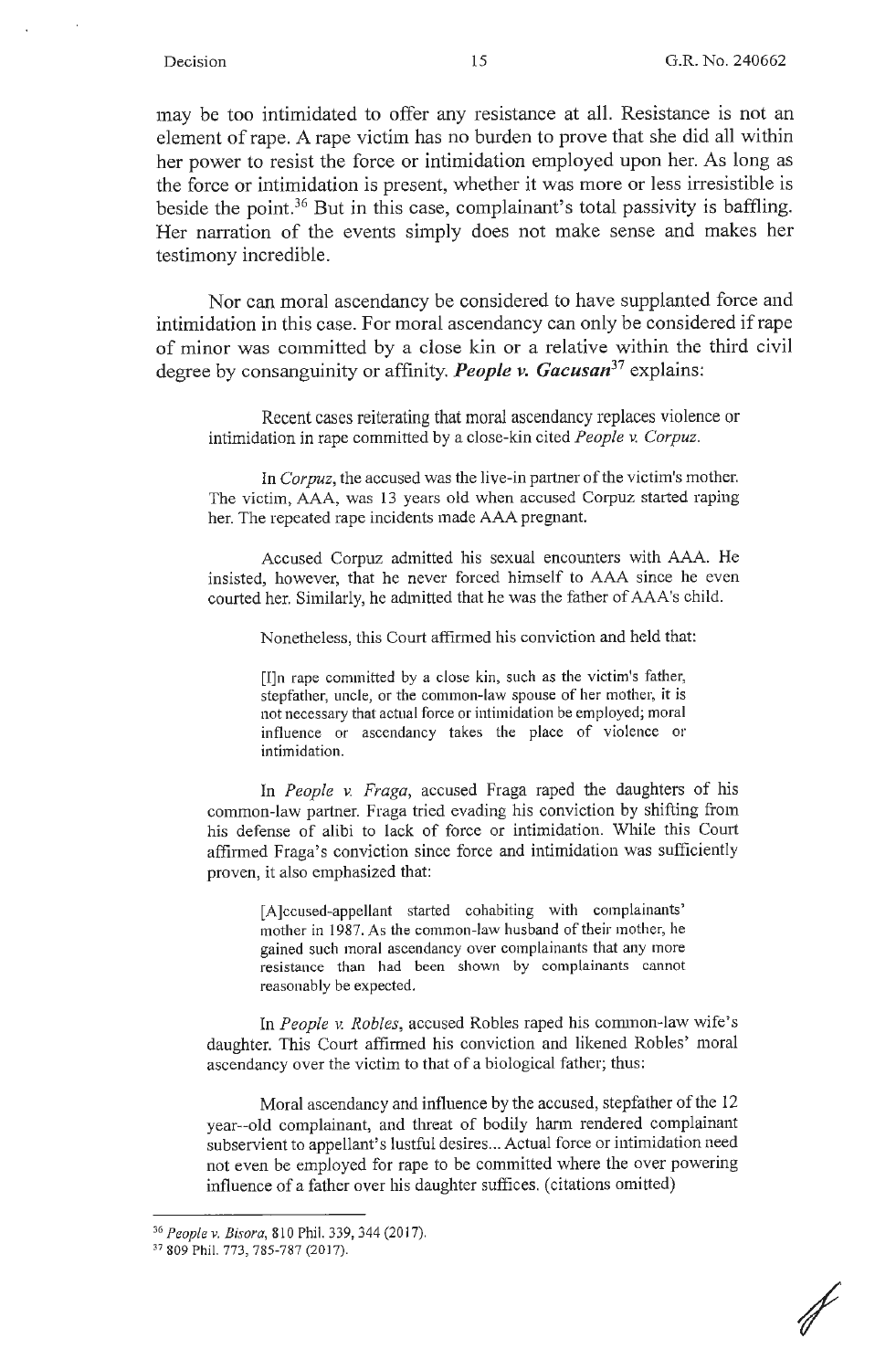Complainant is a full grown 20-year old woman at the time of her alleged sexual ravishment. More, appellant is not even considered a close kin under the law, being her mother's cousin. Verily, moral ascendancy cannot be taken into account and considered as substitute for threat or intimidation.

Indeed, rape is essentially a crime committed through force or intimidation, that is, against the will of the female. It is also committed without force or intimidation when carnal knowledge of a female is alleged and shown to be without her consent. Carnal knowledge of the female with her consent is not rape, provided she is above the age of consent or is capable in the eyes of the law of giving consent. The female must not at any time consent; her consent, given at any time prior to penetration, however reluctantly given, or if accompanied with mere verbal protests and refusals, prevents the act from being rape, provided the consent is willing and free of initial coercion.<sup>38</sup> Here, there is no doubt that complainant had impliedly given her consent for appellant to have carnal knowledge of her. Her actions, or lack thereof for that matter, speaks for itself.

*Third.* The reasonable doubt on the nature of complainant and appellant's sexual congress is reinforced by their subsequent actuations. Time and again, this Court has emphasized that a woman's conduct immediately after the alleged assault is of critical value in gauging the truth of her accusations. It must coincide with logic and experience. 39 Here, complainant's actuations whenever she was with appellant are not those of a woman whose virtue had been outraged.

Complainant admitted that the following day, on April 3, 2015, she had gone to rendezvous with appellant to a balete tree. There, he hugged her, kissed her on the lips, fondled her breasts, and touched her vagina. He lay near her and slept. She never mentioned that she was threatened or forced to go with him. There is reasonable doubt that she voluntarily submitted to appellant's ministrations while shielded by the balete tree from prying eyes.

Again, on April 4, 2015, around 11 o'clock in the evening, she voluntarily went to the vulcanizing shop. She did not state that appellant threatened or compelled her to go to there in the middle of the night. When she got there, appellant locked the door of the shop and proposed to court her - which can be construed as an attempt to formalize, or at least put a label on, their relationship. She refused mainly because he is her alleged uncle, which caused appellant to get mad and stop talking to her. Again, the Court observes that the actuations of both parties are those of lovers trying to determine if they should move forward and have a deeper connection after their physical communion with each other.

Thereafter, on April 6, 2015, appellant promised to buy her a pair of slippers and dress in Baclaran. When they went there, he did·not make good his promise, but made another promise to buy for her another time. He then

<sup>&</sup>lt;sup>38</sup> People v. Amarela, et al., 823 Phil. 1188, 1211-1212 (2018).<br><sup>39</sup> People v. Laurente, 406 Phil. 337, 348 (2001).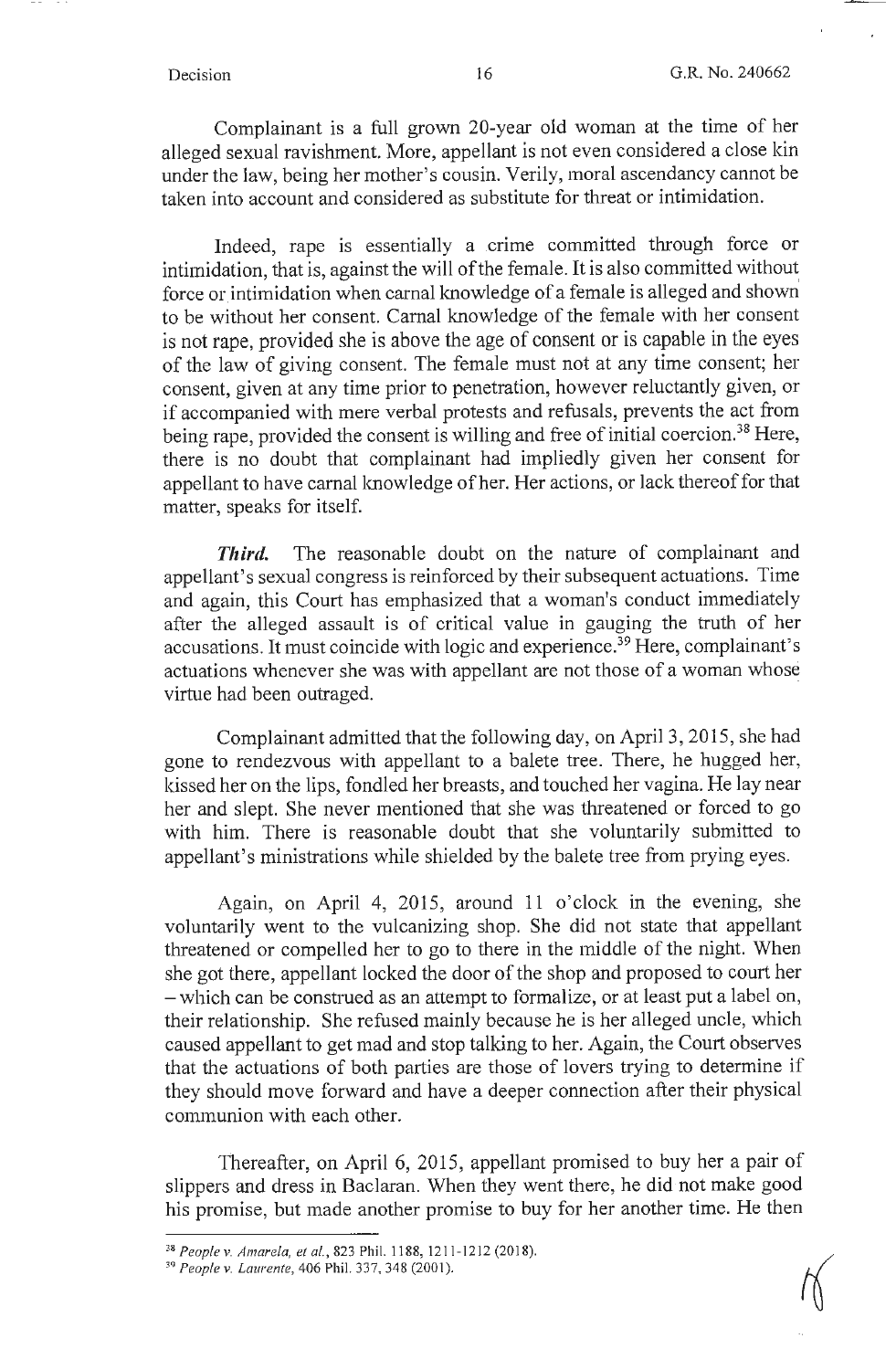took her to a place with many animals and kissed her there. This time, there is no doubt that complainant went with appellant willingly  $-$  this little excursion could even be considered a date. Complainant was apparently comfortable and at ease in appellant's company that she would allow herself to be seen in public with him and even be kissed by him.

Taking into account all the foregoing considerations, the Court concludes that there is reasonable doubt on the element of force, threat or intimidation in this case. There is no moral certainty as to the crime of rape to speak of.

Reasonable doubt may arise from the evidence adduced or from the lack of evidence, and it should pertain to the facts constitutive of the crime charged. While no test definitively determines what is reasonable doubt under the law, the view is that it must involve genuine and irreconcilable contradictions based, not on suppositional thinking, but on the hard facts constituting the elements of the crime.<sup>40</sup>

It has been repeatedly ruled that in criminal litigation, the evidence of the prosecution must stand or fall on its own merits and cannot draw strength from the weakness of the defense. The burden of proof rests on the prosecution. Thus, its failure to discharge its burden in this case entitles appellant to an acquittal $41$  as a matter of right. Surely, where the evidence of the prosecution is concededly weak, even if the evidence for defense itself is equally weak, an accused must be duly accorded the benefit of the doubt in view of the constitutional presumption of innocence that an accused enjoys.<sup>42</sup>

**ACCORDINGLY,** the appeal is **GRANTED.** The assailed Decision dated February 7, 2018 of the Court of Appeals in CA-G.R. CR HC No. 08109 is **REVERSED** and **SET ASIDE**. Appellant **RAYMUNDO** RAPIZ y **CORREA is ACQUITTED** of rape on ground of **REASON.ABLE DOUBT.** 

The Director of the National Bilibid Prisons, Muntinlupa City, Metro Manila is ordered to immediately **RELEASE RAYMUNDO RAPIZ y CORREA** from detention unless he is being held in custody for some other lawful cause; and to **REPORT** to this Court his compliance within five (5) days from notice.

**SO ORDERED.** 

**RO-JAVIER** 

ssociate Justice

<sup>40</sup> *People v. Ramos,* 369 Phil. 84, IOI (1999).

<sup>41</sup>*People v. Tionloc,* 805 Phil. 907,920 (2017). 42 *Astorga v. People,* 480 Phil. 585, 596 (2004).